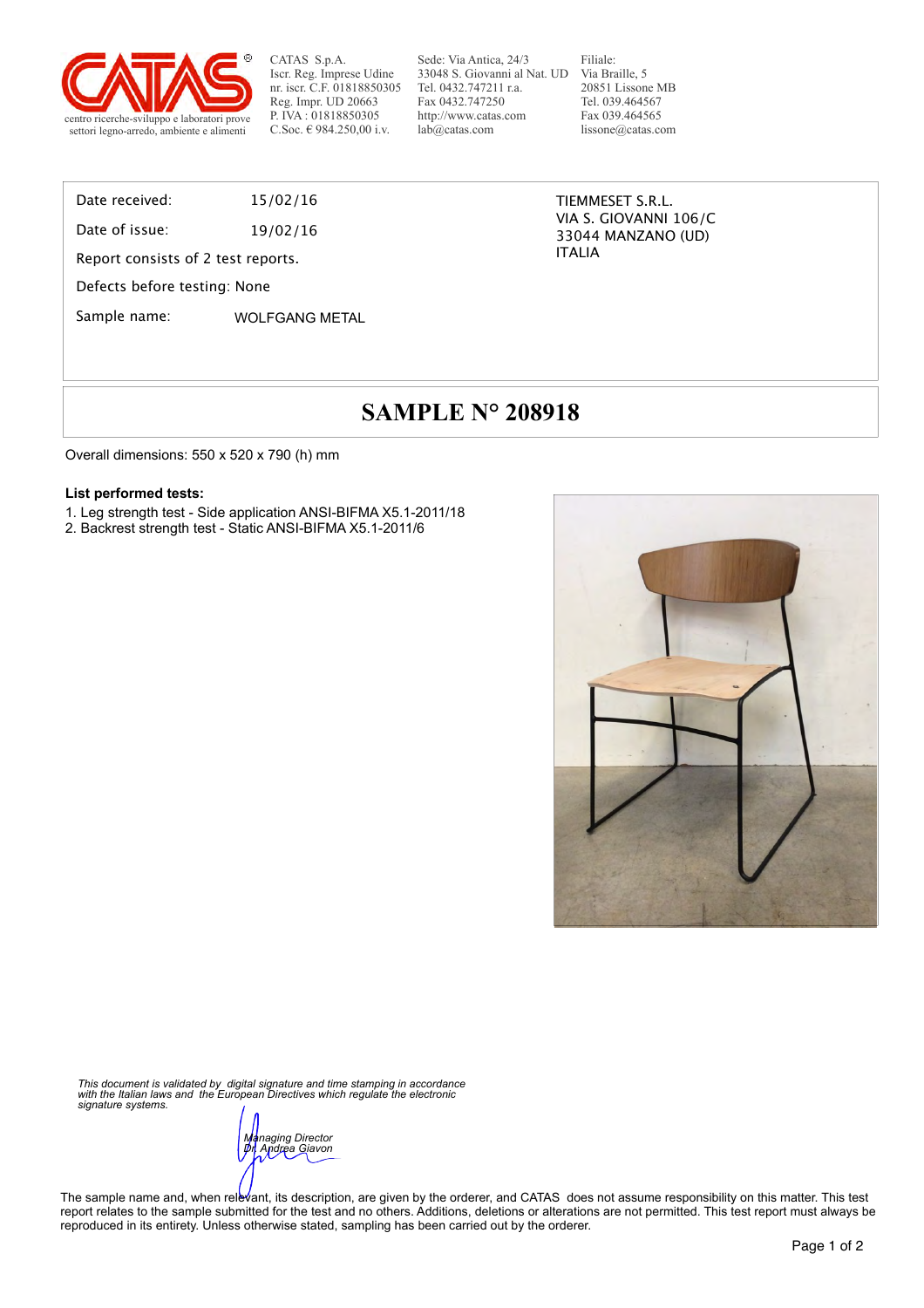

CATAS S.p.A. Iscr. Reg. Imprese Udine nr. iscr. C.F. 01818850305 Reg. Impr. UD 20663 P. IVA : 01818850305<br>C.Soc. € 984.250,00 i.v.

Sede: Via Antica, 24/3 33048 S. Giovanni al Nat. UD Via Braille, 5 Tel. 0432.747211 r.a. Fax 0432.747250 http://www.catas.com lab@catas.com

Filiale: 20851 Lissone MB Tel. 039.464567 Fax 039.464565 lissone@catas.com

# **SAMPLE N° 208918**

Date of issue: 19/02/16 Sample weight: Not determined

Sample name: WOLFGANG METAL





Side view **Rear view** Rear view Rear view Rear view



Bottom view

The sample name and, when relevant, its description, are given by the orderer, and CATAS does not assume responsibility on this matter. This test report relates to the sample submitted for the test and no others. Additions, deletions or alterations are not permitted. This test report must always be reproduced in its entirety. Unless otherwise stated, sampling has been carried out by the orderer.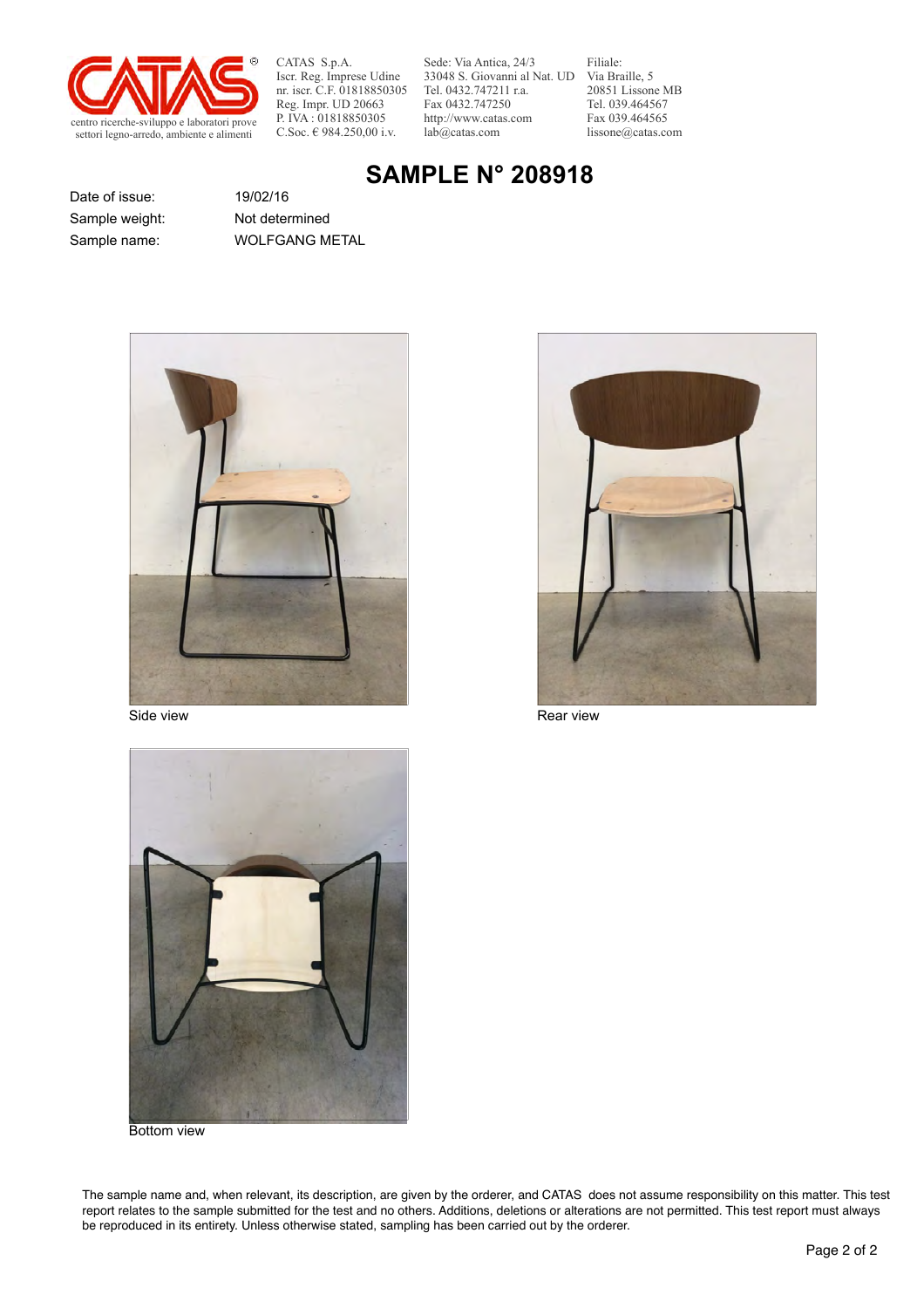

CATAS S.p.A. Iscr. Reg. Imprese Udine nr. iscr. C.F. 01818850305 Reg. Impr. UD 20663 P. IVA : 01818850305<br>C.Soc.  $\in$  984.250.00 i.v.

Sede: Via Antica, 24/3 33048 S. Giovanni al Nat. UD Via Braille, 5 Tel. 0432.747211 r.a. Fax 0432.747250 http://www.catas.com lab@catas.com

Filiale: 20851 Lissone MB Tel. 039.464567 Fax 039.464565 lissone@catas.com



TIEMMESET S.R.L. VIA S. GIOVANNI 106/C 33044 MANZANO (UD) ITALIA

208918 / 1

TEST REPORT

Date of test: 15/02/16 Date of issue: 19/02/16

Sample name: WOLFGANG METAL



### **Leg strength test - Side application ANSI-BIFMA X5.1-2011/18**

Test results:

| Leg       | Applied<br>load<br>N | Load<br>application points<br>mm           | Time of<br>application<br>minutes | Remarks    |
|-----------|----------------------|--------------------------------------------|-----------------------------------|------------|
| Front leg | 334                  | 38 from the bottom<br>and 25 from the edge |                                   | No defects |
| Rear leg  | 334                  | 38 from the bottom<br>and 25 from the edge |                                   | No defects |

| Leg       | Applied<br>load<br>N | Load<br>application points<br>mm           | Time of<br>application<br>minutes | <b>Remarks</b> |
|-----------|----------------------|--------------------------------------------|-----------------------------------|----------------|
| Front leg | 503                  | 38 from the bottom<br>and 25 from the edge |                                   | No defects     |
| Rear leg  | 503                  | 38 from the bottom<br>and 25 from the edge |                                   | No defects     |

Test passed

*This document is validated by digital signature and time stamping in accordance with the Italian laws and the European Directives which regulate the electronic signature systems.* 

*Managing Director Dr. Andrea Giavon* 

The sample name and, when relevant, its description, are given by the orderer, and CATAS does not assume responsibility on this matter. This test report relates to the sample submitted for the test and no others. Additions, deletions or alterations are not permitted. This test report must always be reproduced in its entirety. Unless otherwise stated, sampling has been carried out by the orderer.